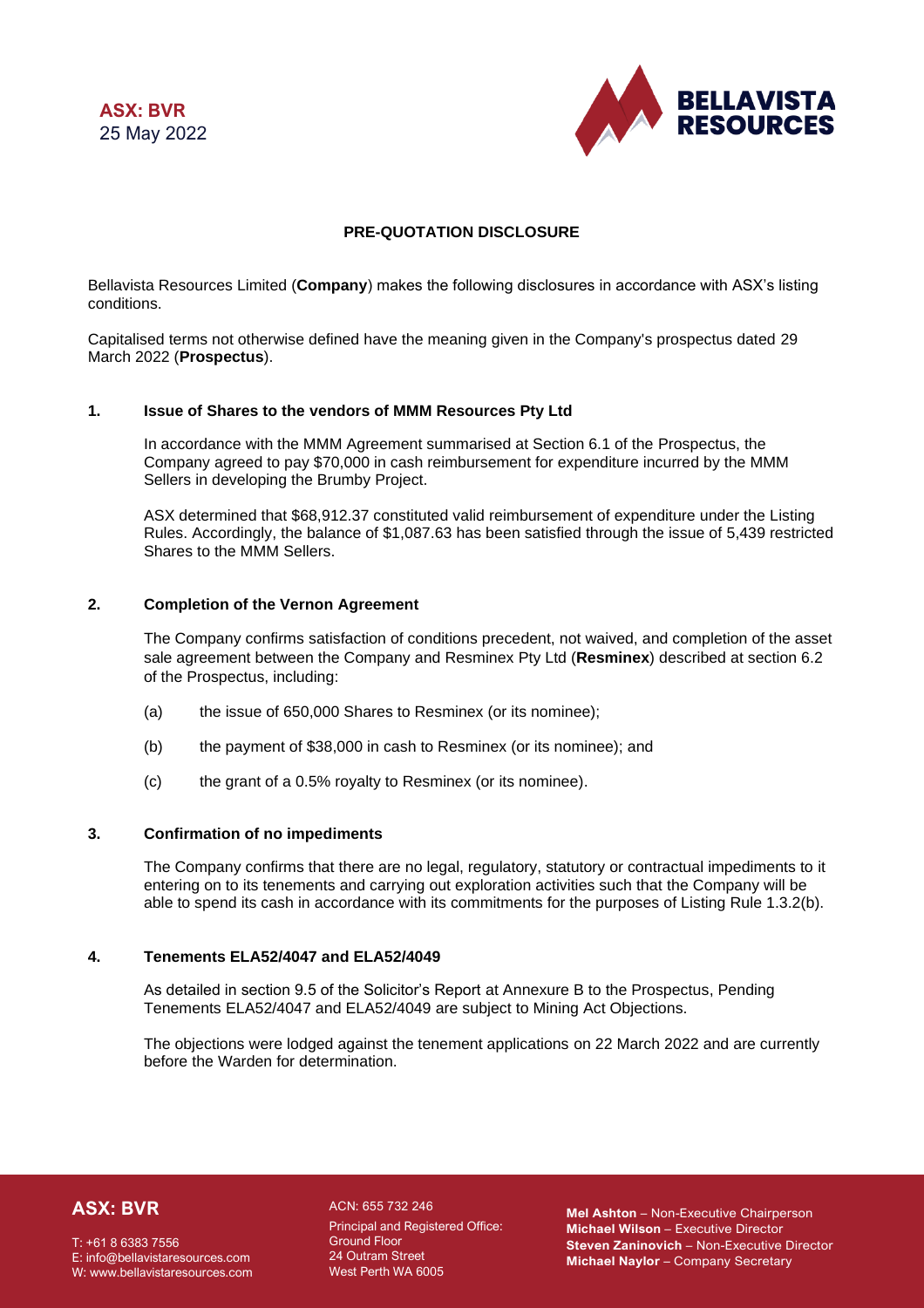# **5. Restricted Securities**

The following table provides the number of Securities subject to ASX restrictions and the restriction period applied to those securities.

| <b>Class</b>                                                                     | <b>Number</b> | <b>Restriction period</b>                                                    |
|----------------------------------------------------------------------------------|---------------|------------------------------------------------------------------------------|
| <b>Shares</b>                                                                    | 28,858,129    | 24 months from the date of<br>official quotation                             |
| <b>Shares</b>                                                                    | 1,475,000     | From 10/02/2022 to<br>10/02/2023, being 12 months<br>from the date of issue. |
| Options with an exercise<br>price of \$0.25 each and<br>expiring 17 January 2027 | 27,500,000    | 24 months from the date of<br>official quotation                             |
| Options with an exercise<br>price of \$0.25 each and<br>expiring 2 February 2027 | 250,000       | 24 months from the date of<br>official quotation                             |

# **6. Capital structure**

On admission to the official list of ASX, the Company's capital structure will be as follows:

| <b>Securities on issue upon Admission</b> | <b>Number</b> |
|-------------------------------------------|---------------|
| <b>Shares</b>                             | 66,830,639    |
| Options <sup>1</sup>                      | 27,750,000    |

**Notes**:

- 1. Comprising:
	- (a) 27,500,000 Options with an exercise price of \$0.25 each and expiring 17 January 2027; and
	- (b) 250,000 Options with an exercise price of \$0.25 each and expiring 2 February 2027.

## **7. Heritage Agreement**

In relation to the Vernon Agreement summarised in Section 6.2 of the Prospectus, the Company confirms that:

(a) Resminex has provided the Company with a fully executed Nharnuwangga Wajarri and Ngarlawangga Heritage Agreement between Resminex and the Jidi Jidi Aboriginal Corporation RNTBC (**Heritage Agreement**); and